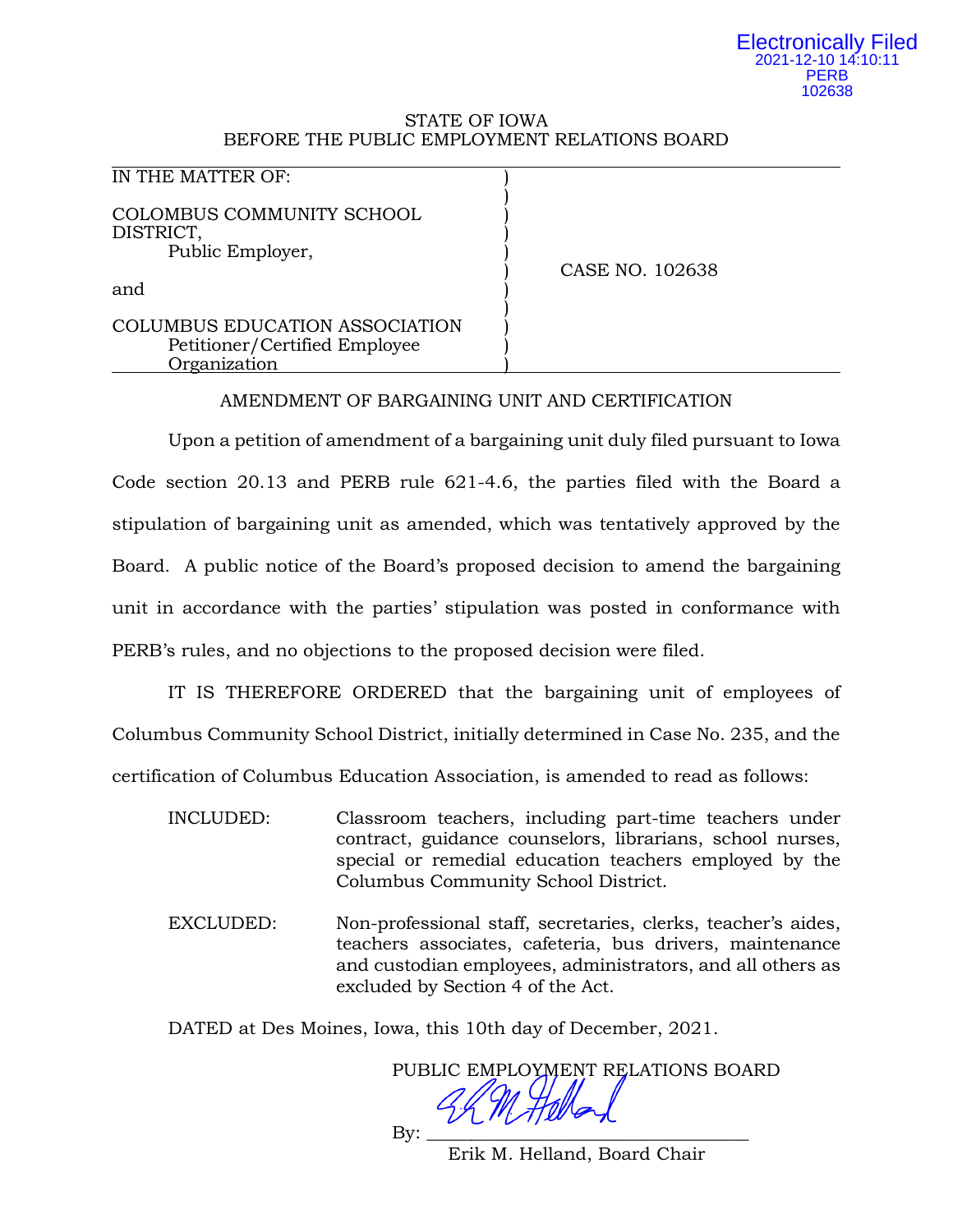#### THE EMPLOYER SHALL PROMPTLY POST THIS ORDER IN THE MANNER AND L**OCATIONS** 12:48:53 **CUSTOMARILY USED FOR THE POSTING OF INFORMATION TO EMPLOYEES. THIS ORDER**  PERB **SHALL REMAIN POSTED FOR 10 DAYS.** Electronically Filed BU-0168

#### **IF THE EMPLOYER CUSTOMARILY DISTRIBUTES INFORMATION TO EMPLOYEES BY ADDITIONAL MEANS, SUCH AS BY E-MAIL OR HARD COPY, THE EMPLOYER SHALL PROMPTLY DISTRIBUTE THIS ORDER TO THE AFFECTED EMPLOYEES THROUGH THOSE MEANS AS WELL.**

## STATE OF IOWA BEFORE THE PUBLIC EMPLOYMENT RELATIONS BOARD

| IN THE MATTER OF:                                                   |         |  |
|---------------------------------------------------------------------|---------|--|
| Columbus Community School District,<br>Public Employer,             | BU-0168 |  |
| and                                                                 |         |  |
| Columbus Education Association,<br>Certified Employee Organization. |         |  |

# ORDER OF RECERTIFICATION

Following the filing of an order directing an election, the Public Employment Relations Board (Board) conducted a retention and recertification election pursuant to Iowa Code section 20.15(2). The Board, having subsequently reviewed the file and being fully advised in the premises, finds that a majority of the employees in the bargaining unit voted in favor of retaining and recertifying Columbus Education Association as the exclusive bargaining representative of the bargaining unit described below.

No objections to the election were filed as provided for in Iowa Code section 20.15(4) and PERB rule 621―15.4 and no postelection challenges were filed pursuant to PERB subrule 15.2(4). Therefore, the Board finds that an order of recertification should be issued.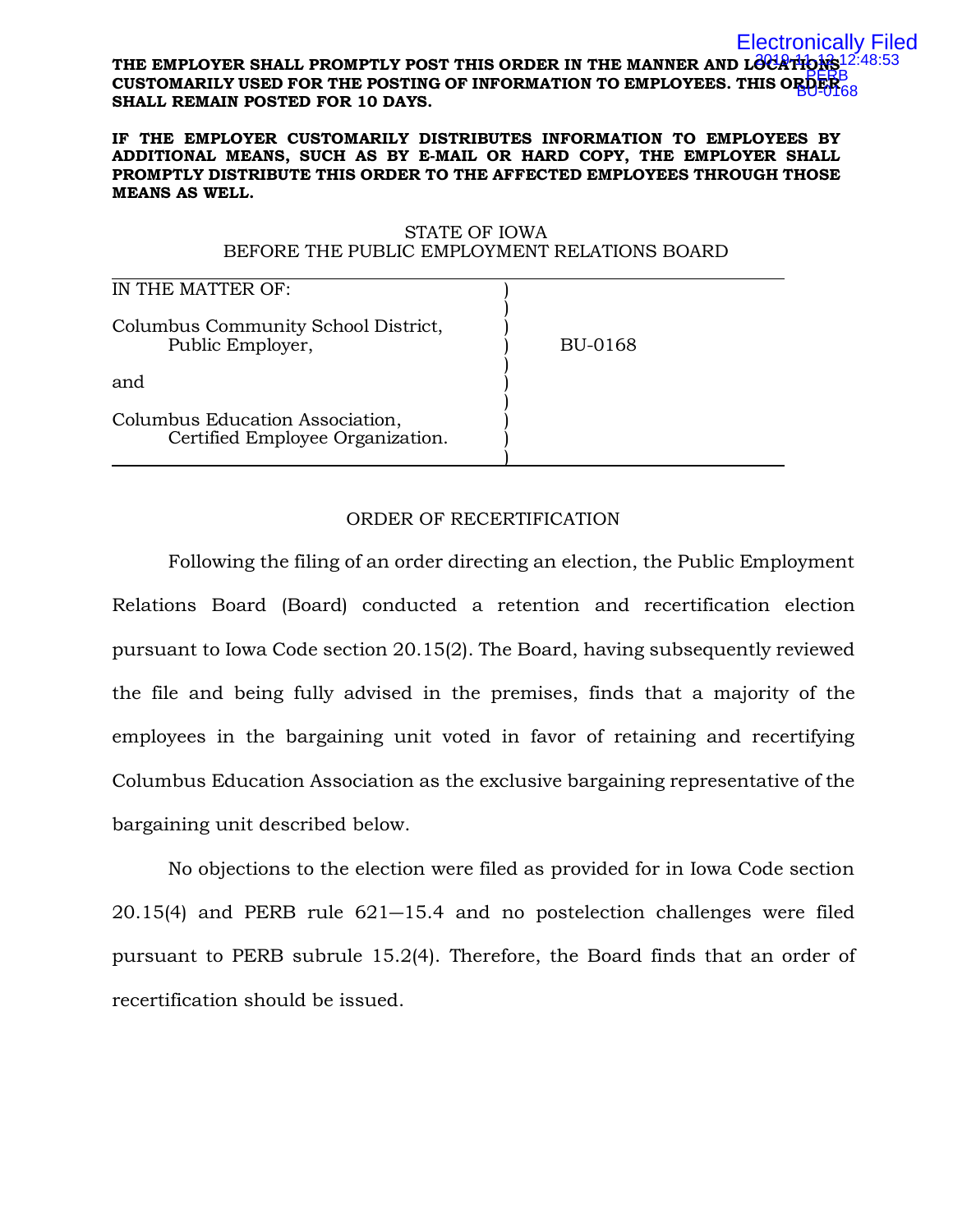IT IS THEREFORE ORDERED that Columbus Education Association is hereby recertified as the exclusive bargaining representative of the following bargaining unit of employees of Columbus Community School District:

- INCLUDED: Classroom teachers, librarians, school nurse, special or remedial education personnel hired by the Columbus Community School District, parttime teachers under contract.
- EXCLUDED: Non-professional staff, secretaries, clerks, teacher's aides, guidance counselor, teachers associates, cafeteria, bus drivers, maintenance and custodian employees, administrators, and all others as excluded by Section 4 of the Act.

DATED at Des Moines, Iowa, this 12th day of November, 2019.

PUBLIC EMPLOYMENT RELATIONS BOARD

By: Chesel M. Curela

Cheryl K. Arnold, Chairperson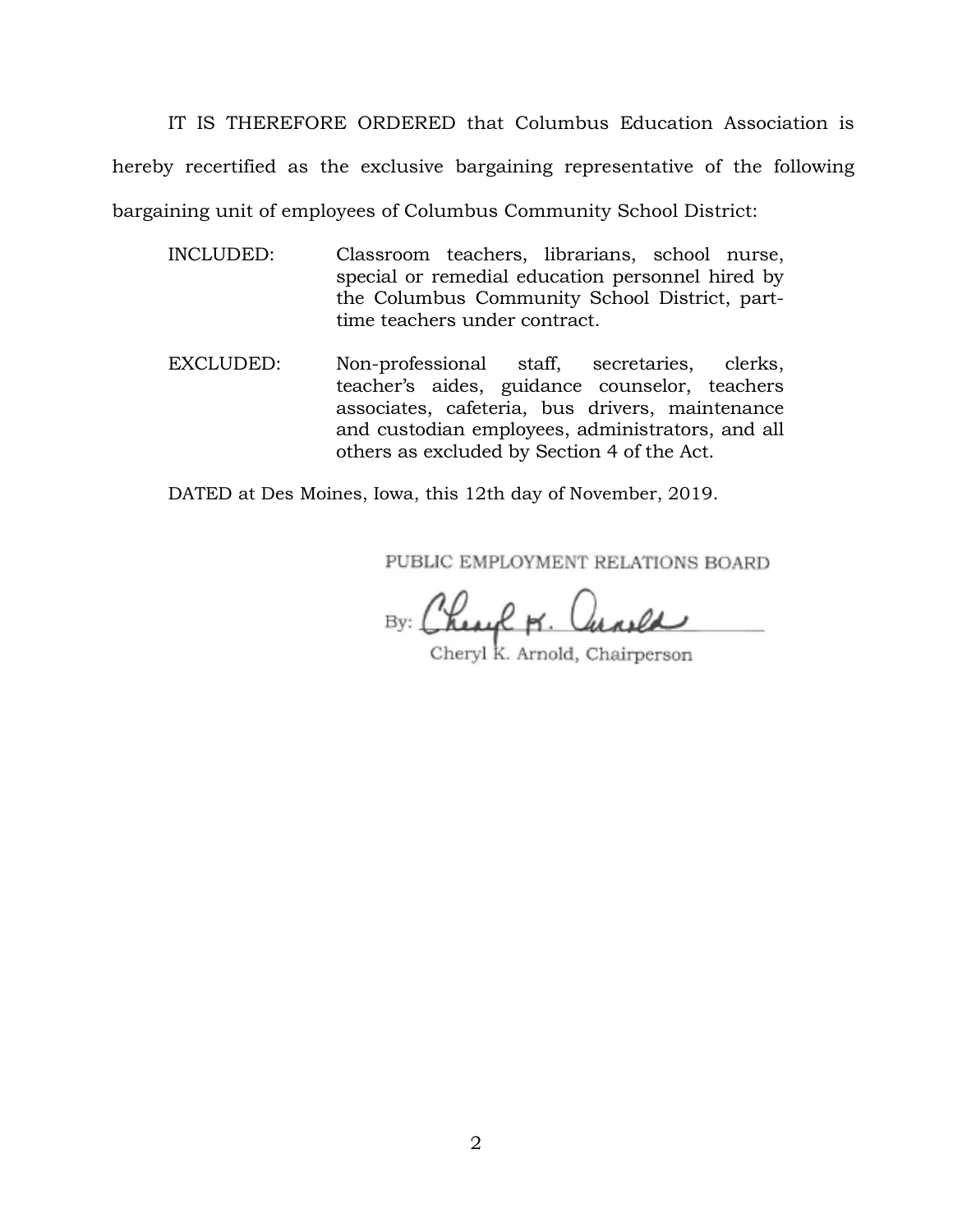#### THE EMPLOYER SHALL PROMPTLY POST THIS ORDER IN THE MANNER<sup>-1</sup>And<sup>05:13:06</sup> LOCATIONS CUSTOMARILY USED FOR THE POSTING OF INFORMATION TO EMPLOYEES. **THIS ORDER SHALL REMAIN POSTED FOR 10 DAYS.** Electronically Filed BU-0168

#### **IF THE EMPLOYER CUSTOMARILY DISTRIBUTES INFORMATION TO EMPLOYEES BY ADDITIONAL MEANS, SUCH AS BY E-MAIL OR HARD COPY, THE EMPLOYER SHALL PROMPTLY DISTRIBUTE THIS ORDER TO THE AFFECTED EMPLOYEES THROUGH THOSE MEANS AS WELL.**

### STATE OF IOWA BEFORE THE PUBLIC EMPLOYMENT RELATIONS BOARD

| IN THE MATTER OF:                                                   |         |
|---------------------------------------------------------------------|---------|
| Columbus Community School District,<br>Public Employer,             | BU-0168 |
| and                                                                 |         |
| Columbus Education Association,<br>Certified Employee Organization. |         |

## ORDER OF RECERTIFICATION

Following the filing of an order directing an election, the Public Employment Relations Board (Board) conducted a retention and recertification election pursuant to Iowa Code section 20.15(2). The Board, having subsequently reviewed the file and being fully advised in the premises, finds that a majority of the employees in the bargaining unit voted in favor of retaining and recertifying Columbus Education Association as the exclusive bargaining representative of the bargaining unit described below.

No objections to the election were filed as provided for in Iowa Code section 20.15(4) and PERB rule 621―5.4, and no postelection challenges were filed pursuant to PERB subrule 621—5.2(1)(*b*)(2) and PERB rule 621—5.6(8). Therefore, the Board finds that an order of recertification should be issued.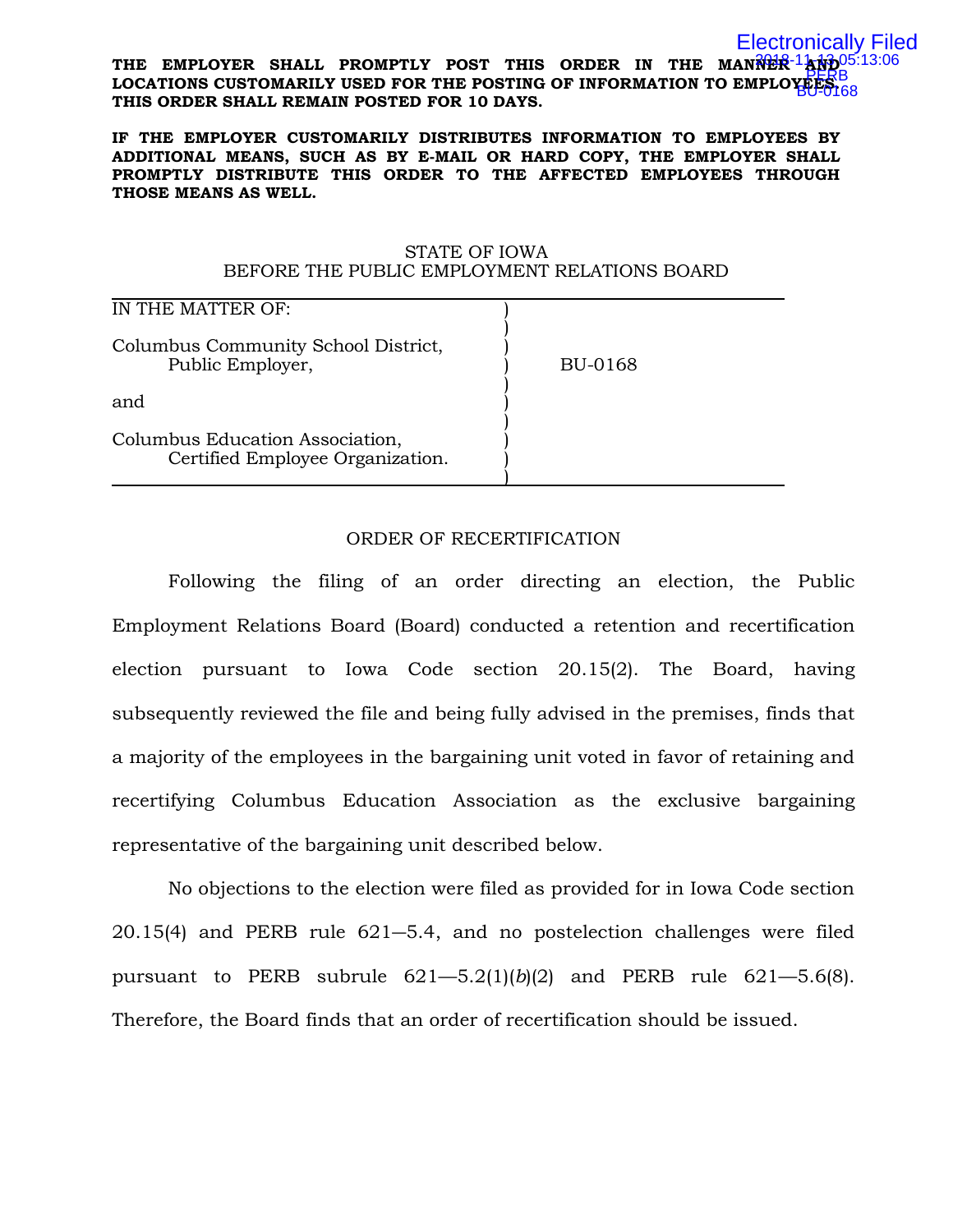IT IS THEREFORE ORDERED that Columbus Education Association is hereby recertified as the exclusive bargaining representative of the following bargaining unit of employees of Columbus Community School District:

INCLUDED: Classroom teachers, librarians, school nurse, special or remedial education personnel hired by the Columbus Community School District, part-time teachers under contract.

EXCLUDED: Non-professional staff, secretaries, clerks, teacher's aides, guidance counselor, teachers associates, cafeteria, bus drivers, maintenance and custodian employees, administrators, and all others as excluded by Section 4 of the Act.

DATED at Des Moines, Iowa, this 13th day of November, 2018.

PUBLIC EMPLOYMENT RELATIONS BOARD

By: fries

Jamie Van Fossen, Interim Chair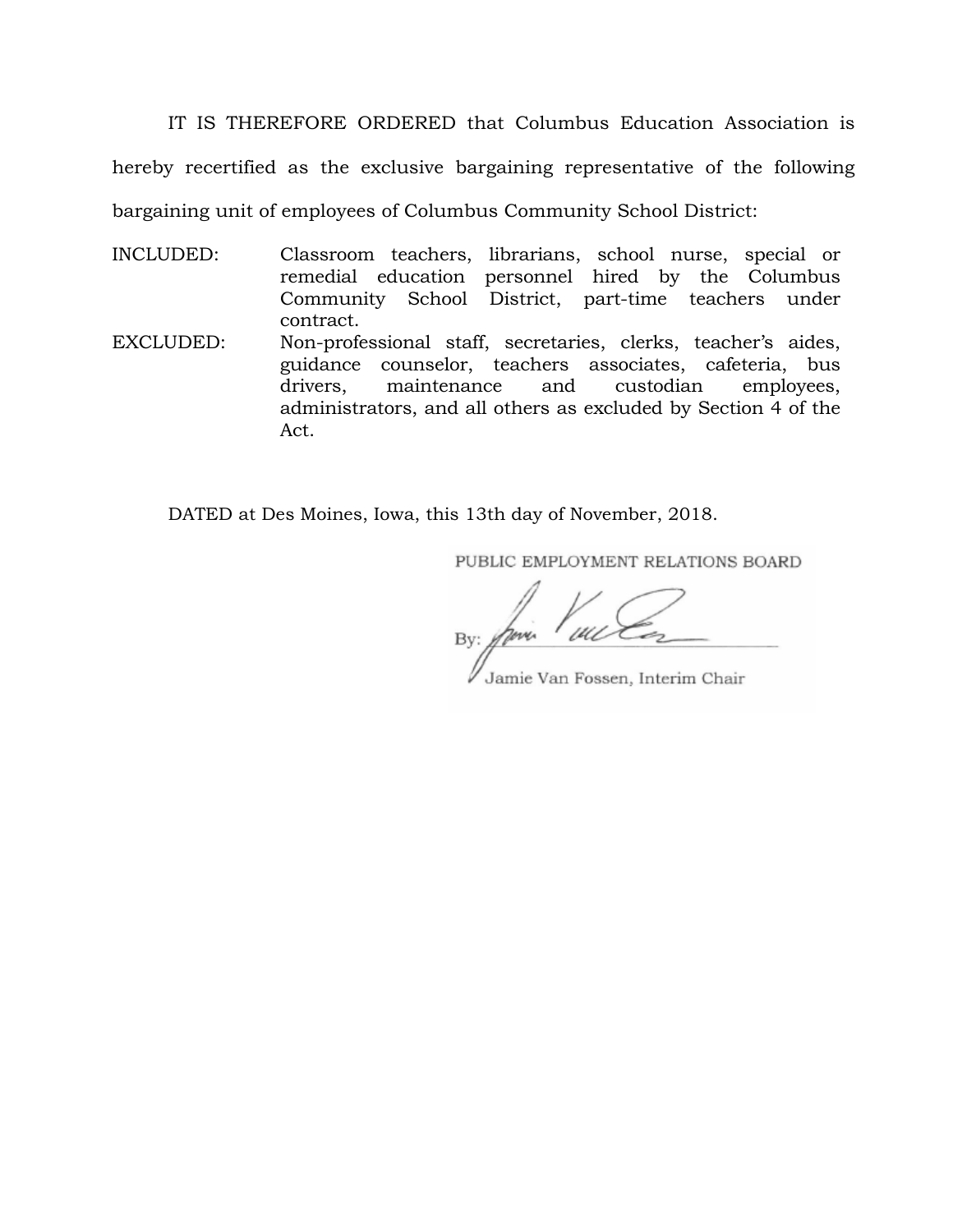#### THE EMPLOYER SHALL PROMPTLY POST THIS ORDER IN THE MANNER 1AND <sup>08:43:28</sup> LOCATIONS CUSTOMARILY USED FOR THE POSTING OF INFORMATION TO EMPLOYEES. **THIS ORDER SHALL REMAIN POSTED FOR 10 DAYS.** Electronically Filed BU-0168

#### **IF THE EMPLOYER CUSTOMARILY DISTRIBUTES INFORMATION TO EMPLOYEES BY ADDITIONAL MEANS, SUCH AS BY E-MAIL OR HARD COPY, THE EMPLOYER SHALL PROMPTLY DISTRIBUTE THIS ORDER TO THE AFFECTED EMPLOYEES THROUGH THOSE MEANS AS WELL.**

## STATE OF IOWA BEFORE THE PUBLIC EMPLOYMENT RELATIONS BOARD

| IN THE MATTER OF:                                                   |         |
|---------------------------------------------------------------------|---------|
| Columbus Community School District,<br>Public Employer,             | BU-0168 |
| and                                                                 |         |
| Columbus Education Association,<br>Certified Employee Organization. |         |

# ORDER OF RECERTIFICATION

Following the filing of an order directing an election, a retention and recertification election pursuant to Iowa Code section 20.15(2) was conducted under the supervision of the Board. The Board, having subsequently reviewed the file and being fully advised in the premises, finds that a majority of the employees in the bargaining unit voted in favor of retaining and recertifying Columbus Education Association as the exclusive bargaining representative of the bargaining unit described below.

No objections to the election having been filed as provided for in Iowa Code section 20.15(4) and PERB rule 621―5.4, the Board finds that an order of recertification should be issued.

IT IS THEREFORE ORDERED that Columbus Education Association is hereby recertified as the exclusive bargaining representative of the following bargaining unit of employees of Columbus Community School District: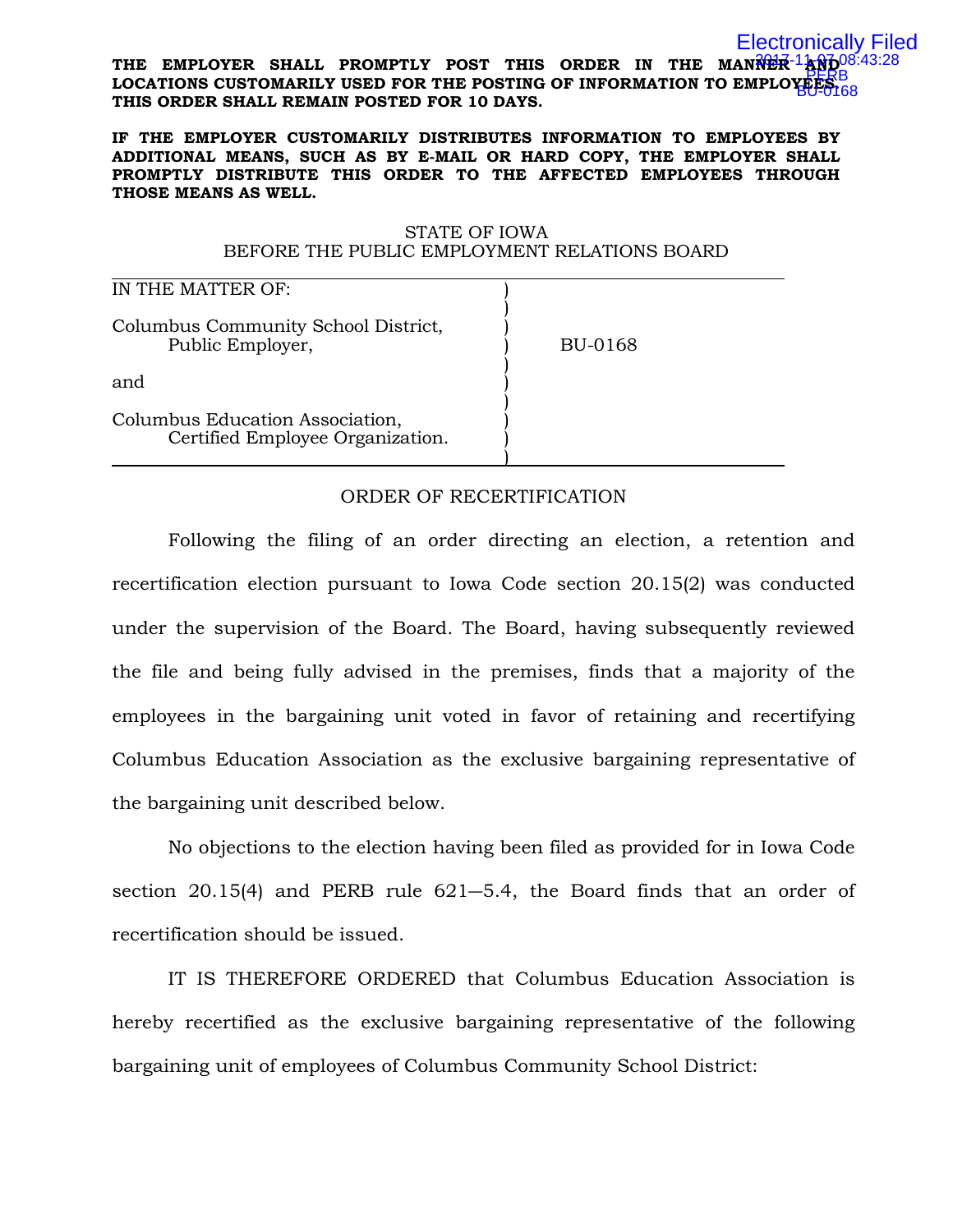- INCLUDED: Classroom teachers, librarians, school nurse, special or remedial education personnel hired by the Columbus Community School District, part-time teachers under contract.
- EXCLUDED: Non-professional staff, secretaries, clerks, teacher's aides, guidance counselor, teachers associates, cafeteria, bus drivers, maintenance and custodian employees, administrators, and all others as excluded by Section 4 of the Act.

DATED at Des Moines, Iowa, this 7th day of November, 2017.

PUBLIC EMPLOYMENT RELATIONS BOARD By:

Michael G. Cormack, Chair